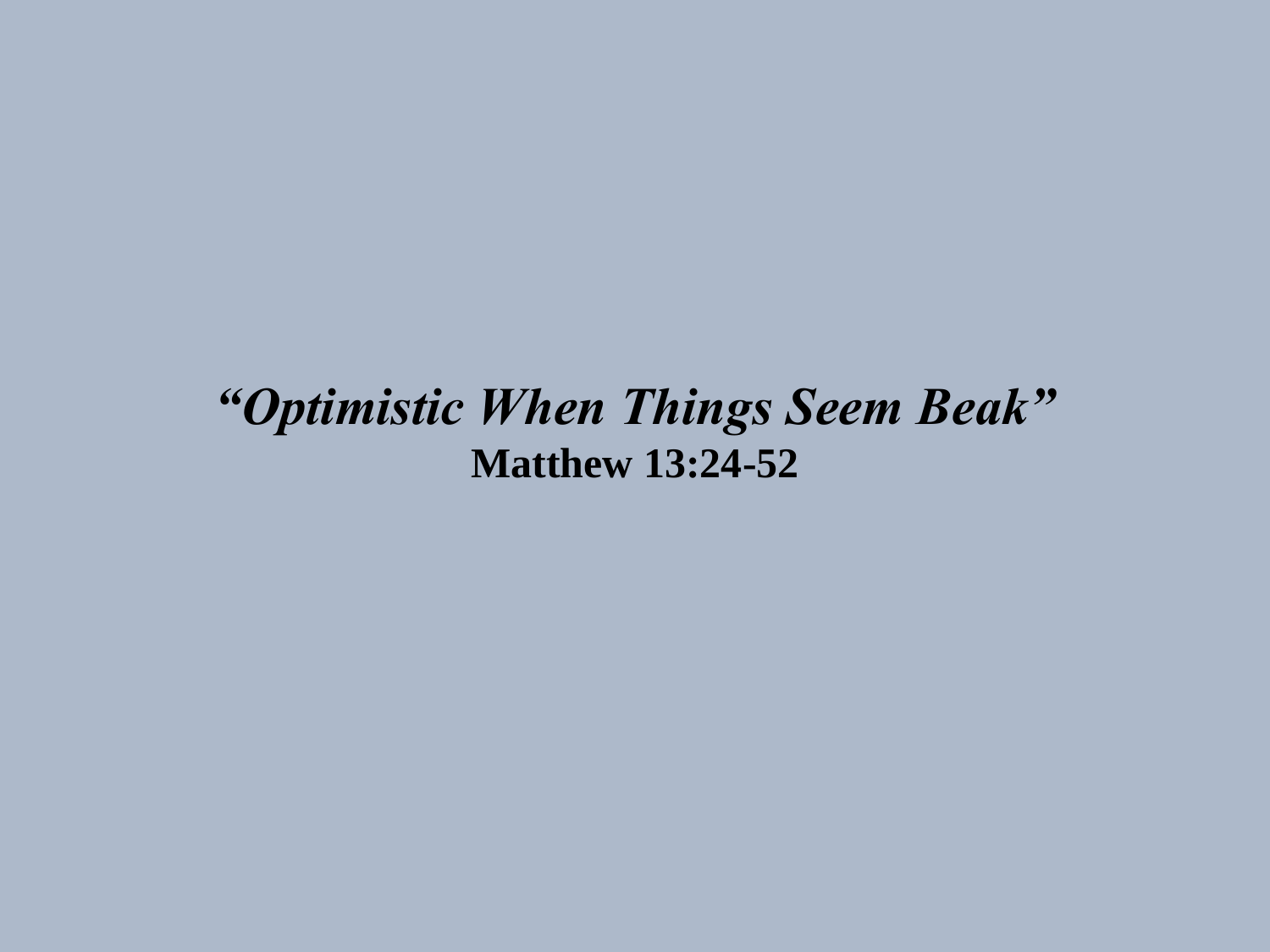# **Matthew 9:36**

Seeing the people, He felt compassion for them, because they were distressed and dispirited like sheep without a shepherd.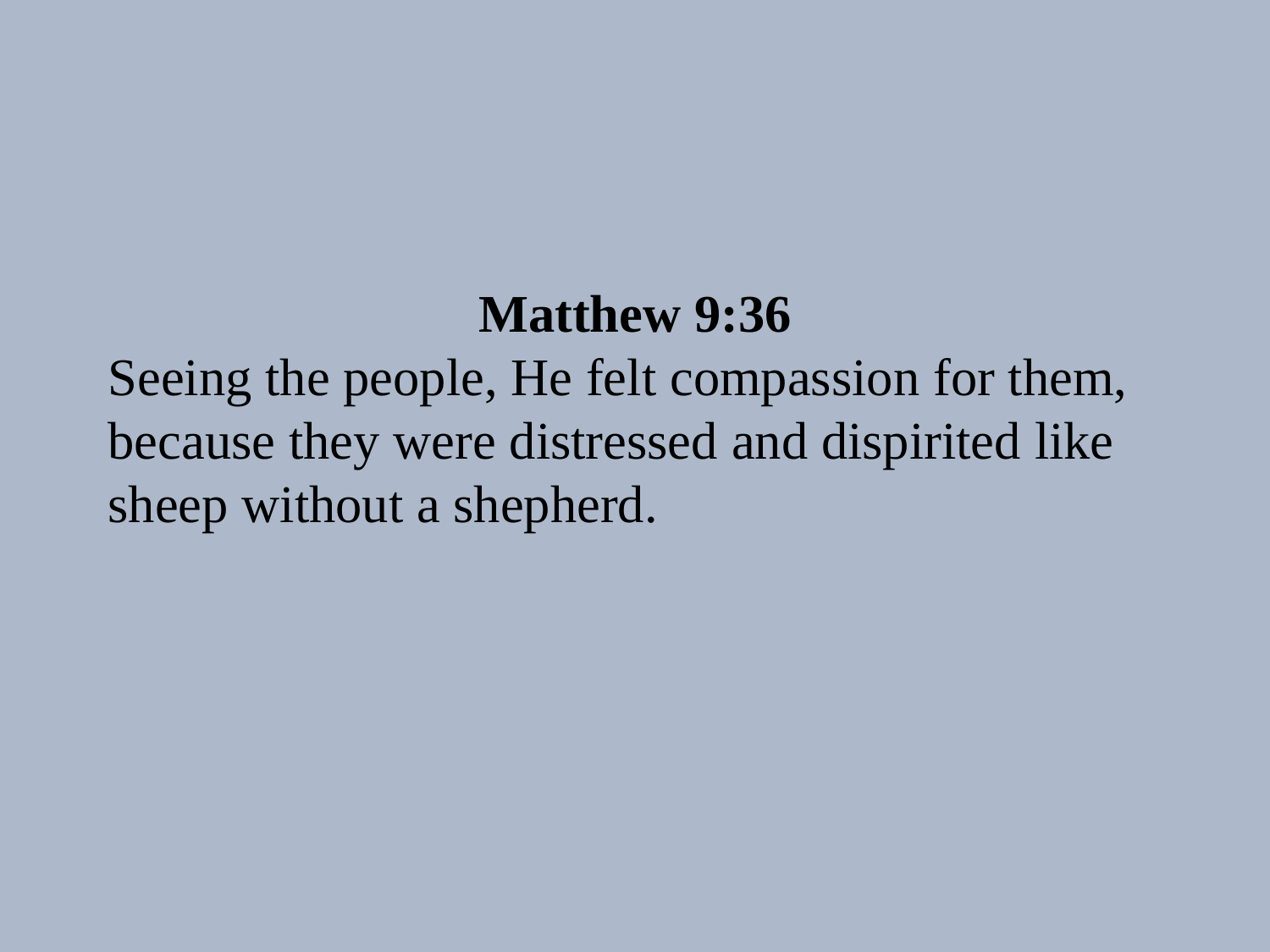**Bearded Darnell** *lolium temulentum*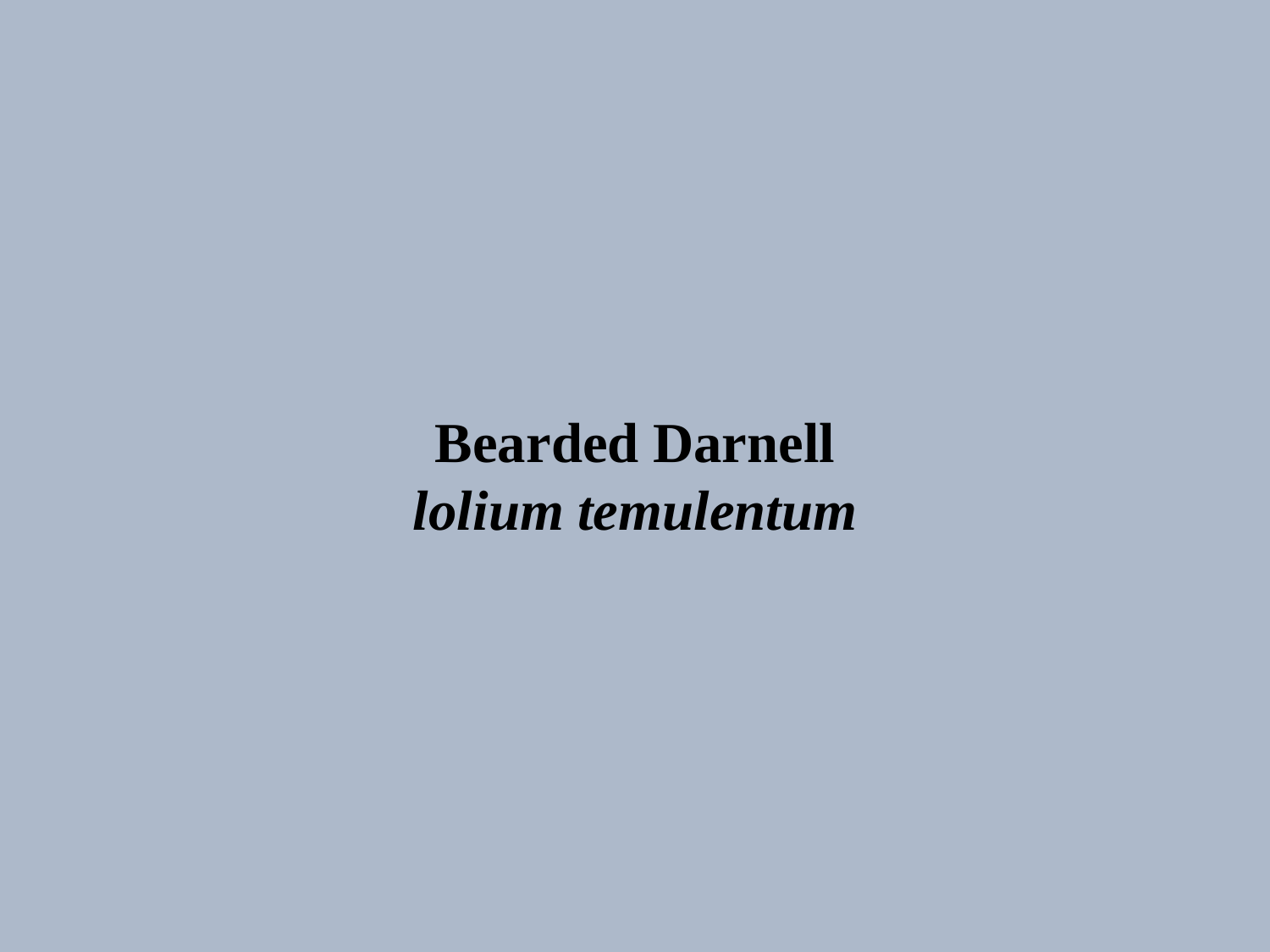# **Daniel 2:34,35**

You continued looking until a stone was cut out without hands, and it struck the statue on its feet of iron and clay and crushed them. Then the iron, the clay, the bronze, the silver and the gold were crushed all at the same time and became like chaff from the summer threshing floors; and the wind carried them away so that not a trace of them was found. *But the stone that struck the statue became a great mountain and filled the whole earth*.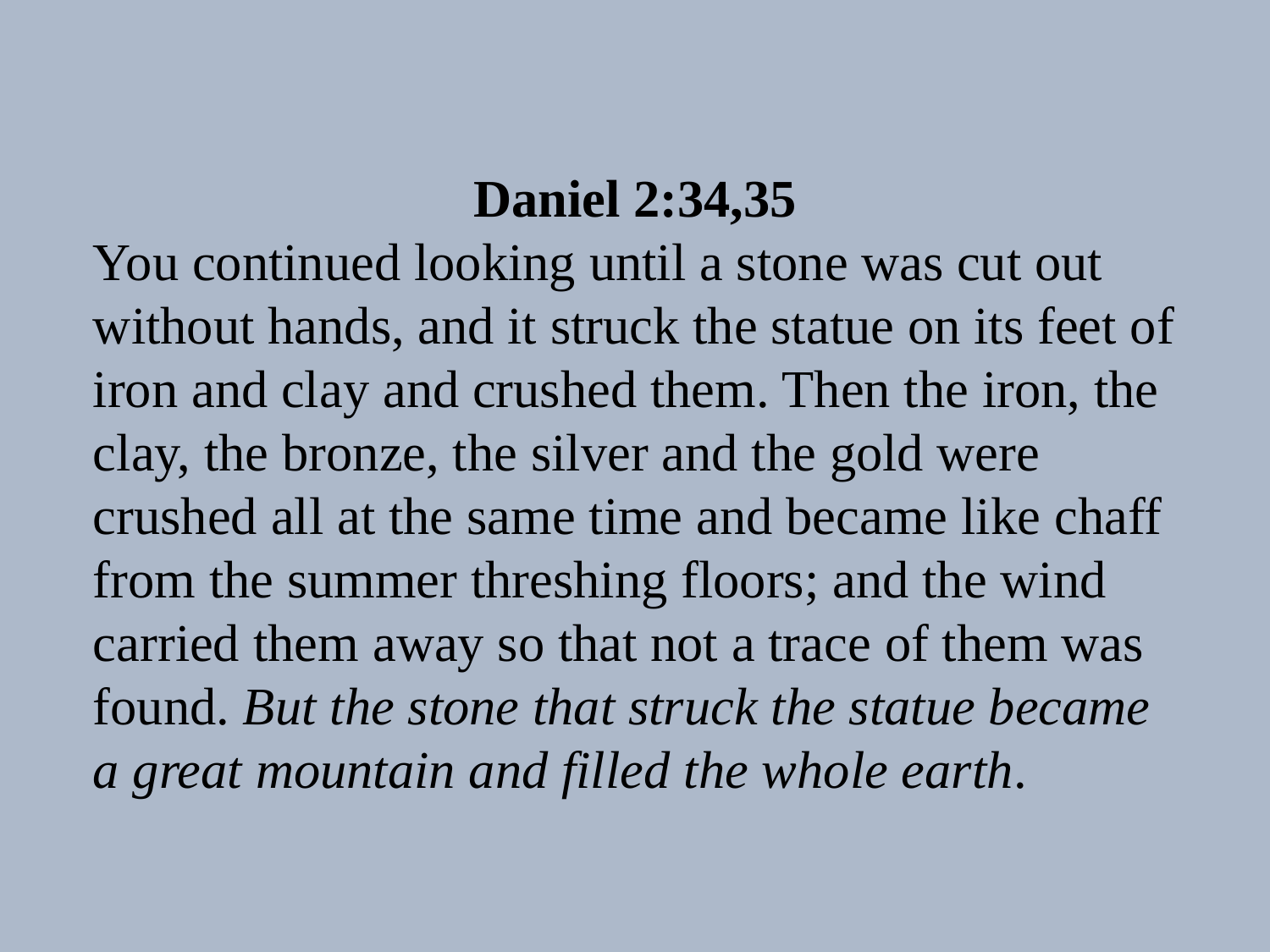# **Daniel 2:44**

In the days of those kings the God of heaven will set up a kingdom which will never be destroyed, and that kingdom will not be left for another people; it will crush and put an end to all these kingdoms, but it will itself endure forever.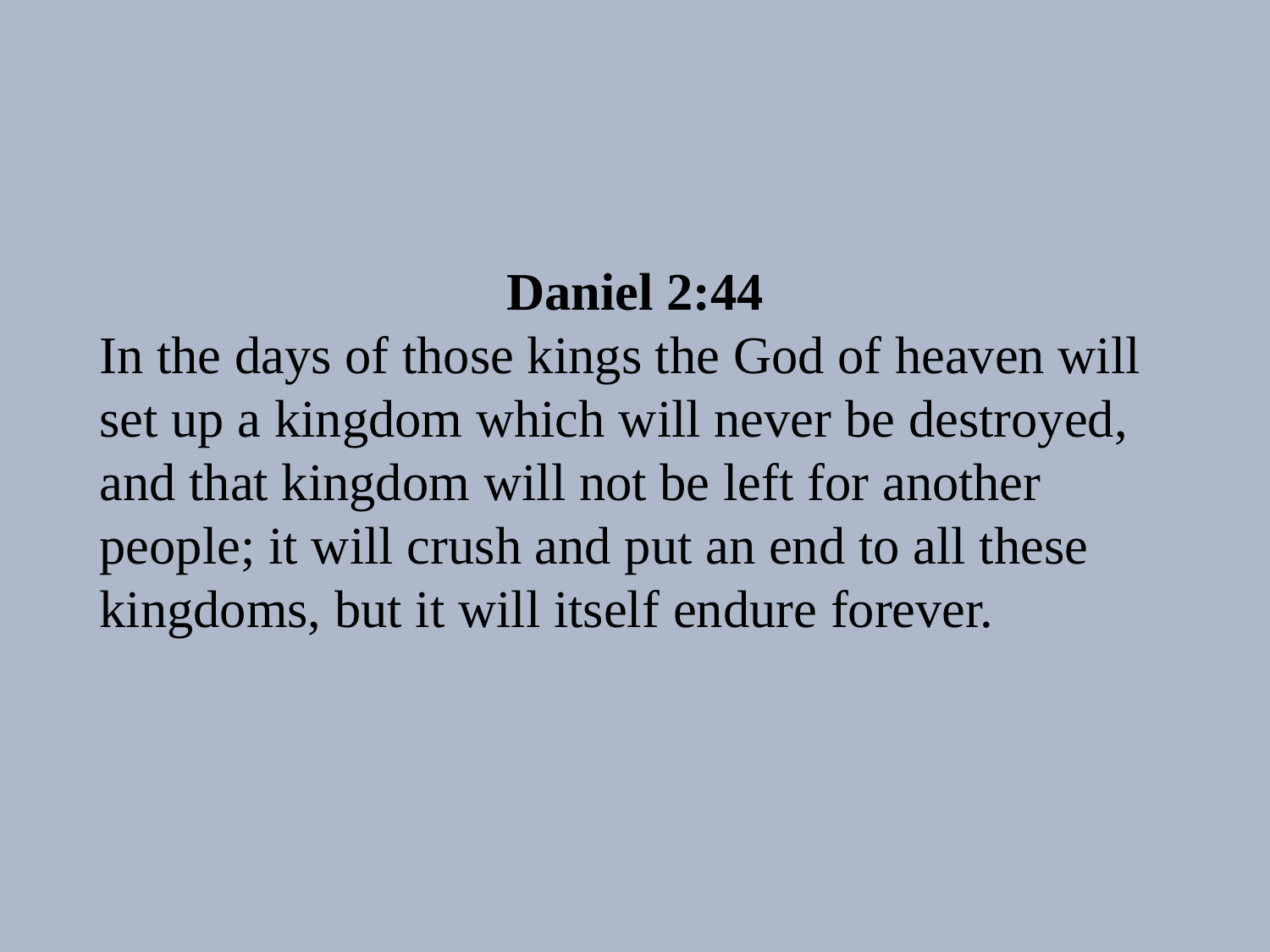# **Luke 9:54**

When His disciples James and John saw this, they said, "Lord, do You want us to command fire to come down from heaven and consume them?"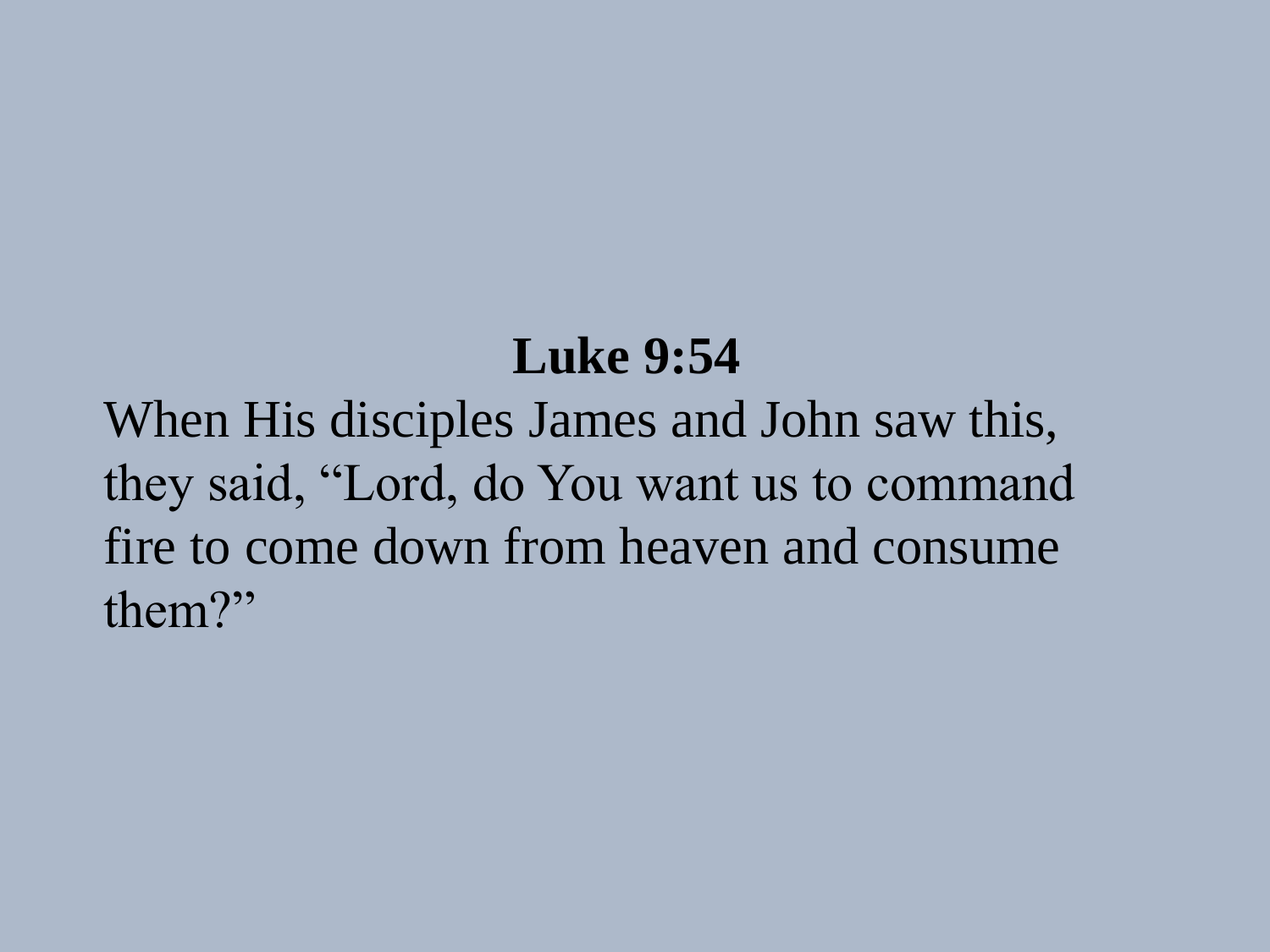### **Acts 1:6**

So when they had come together, they were asking Him, saying, "Lord, is it at this time You are restoring the kingdom to Israel?"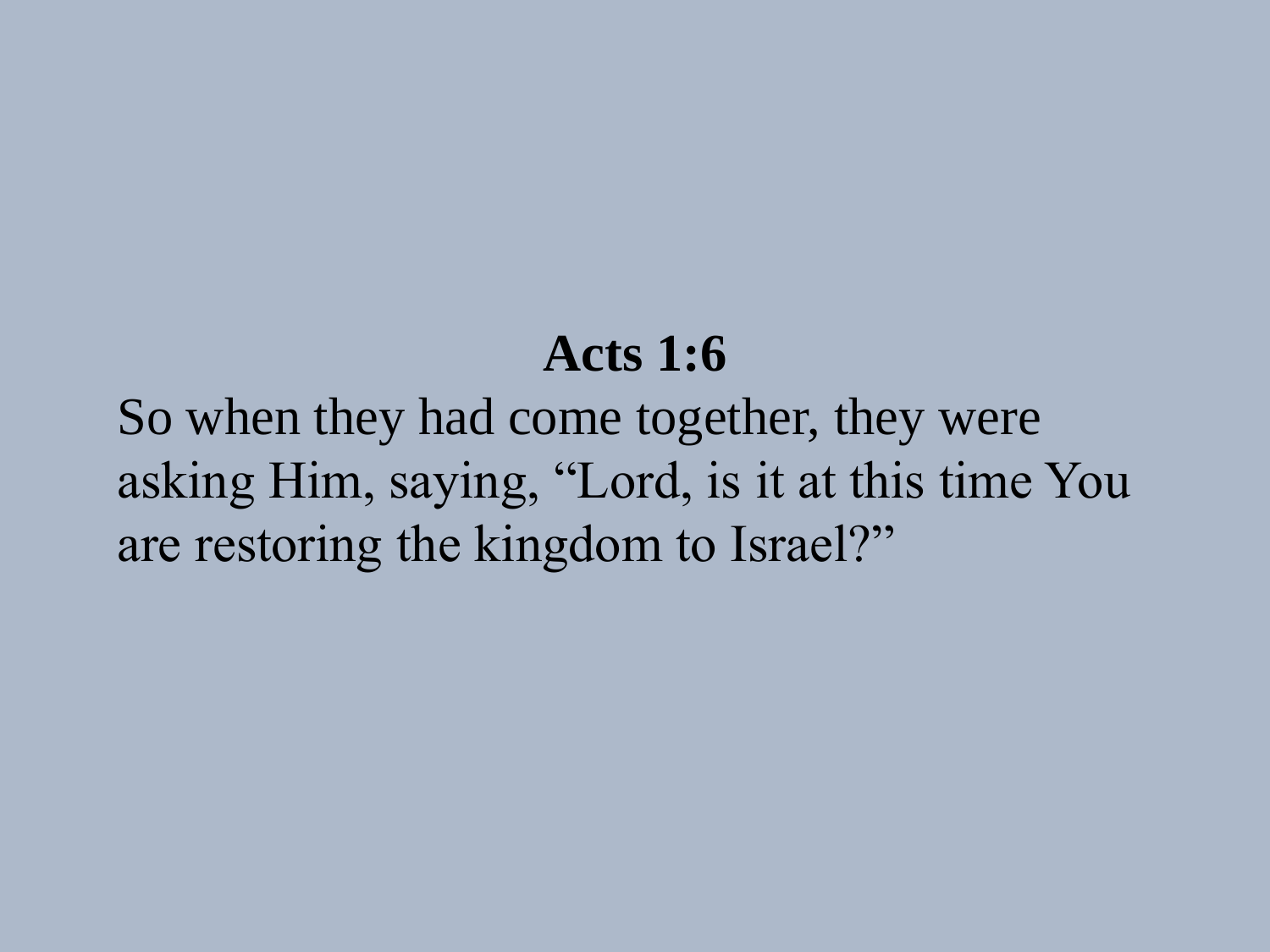"Christianity, if false, is of no importance, and, if true, of infinite importance. The one thing it cannot be is moderately important." - C.S. Lewis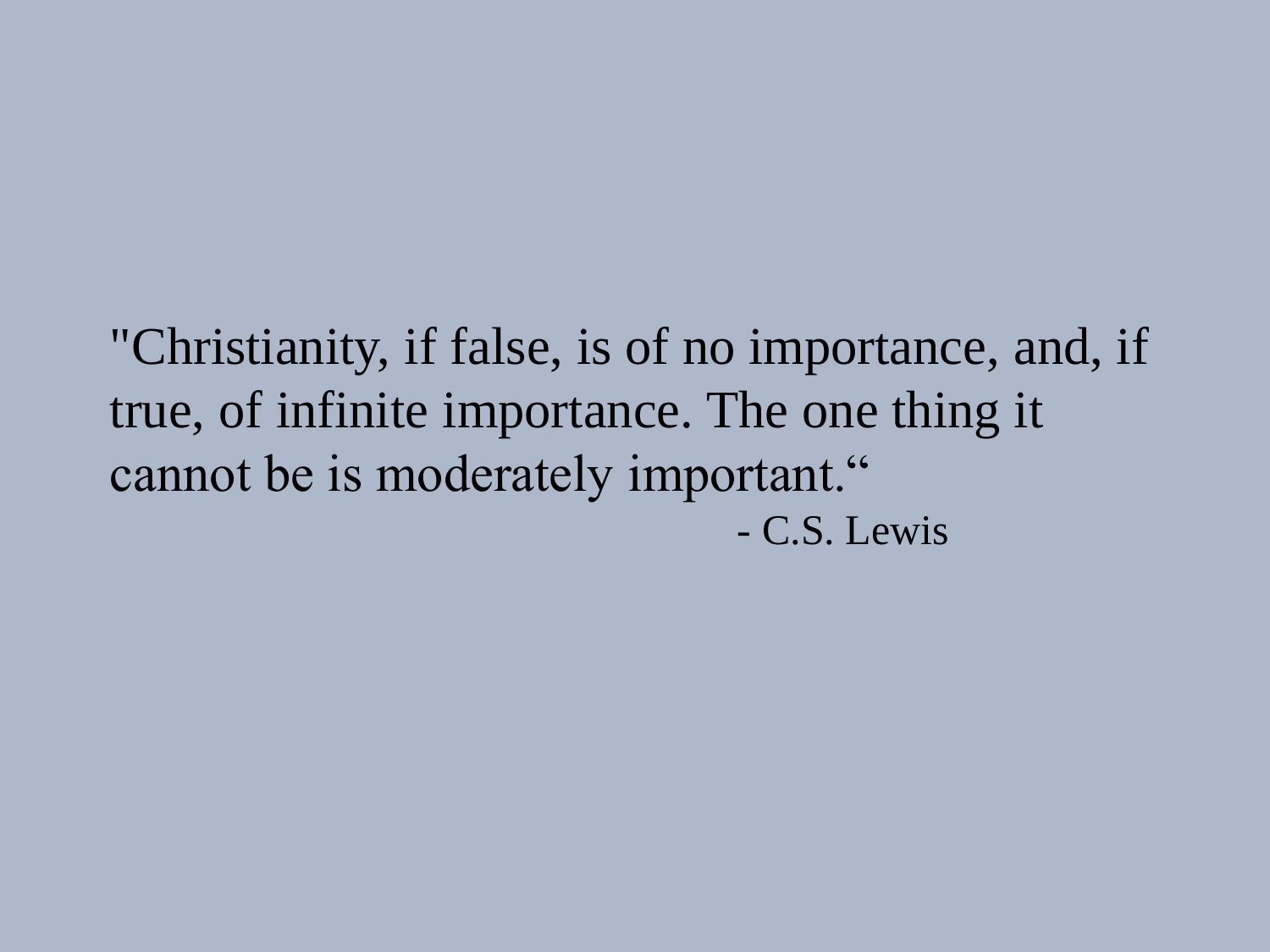### *Spiritually Apathetic*

*"They simply shrug off God, religion, heaven, or the ever-trendy search-for-meaning and/or purpose. Their attitude could be summed up as 'So what?'"*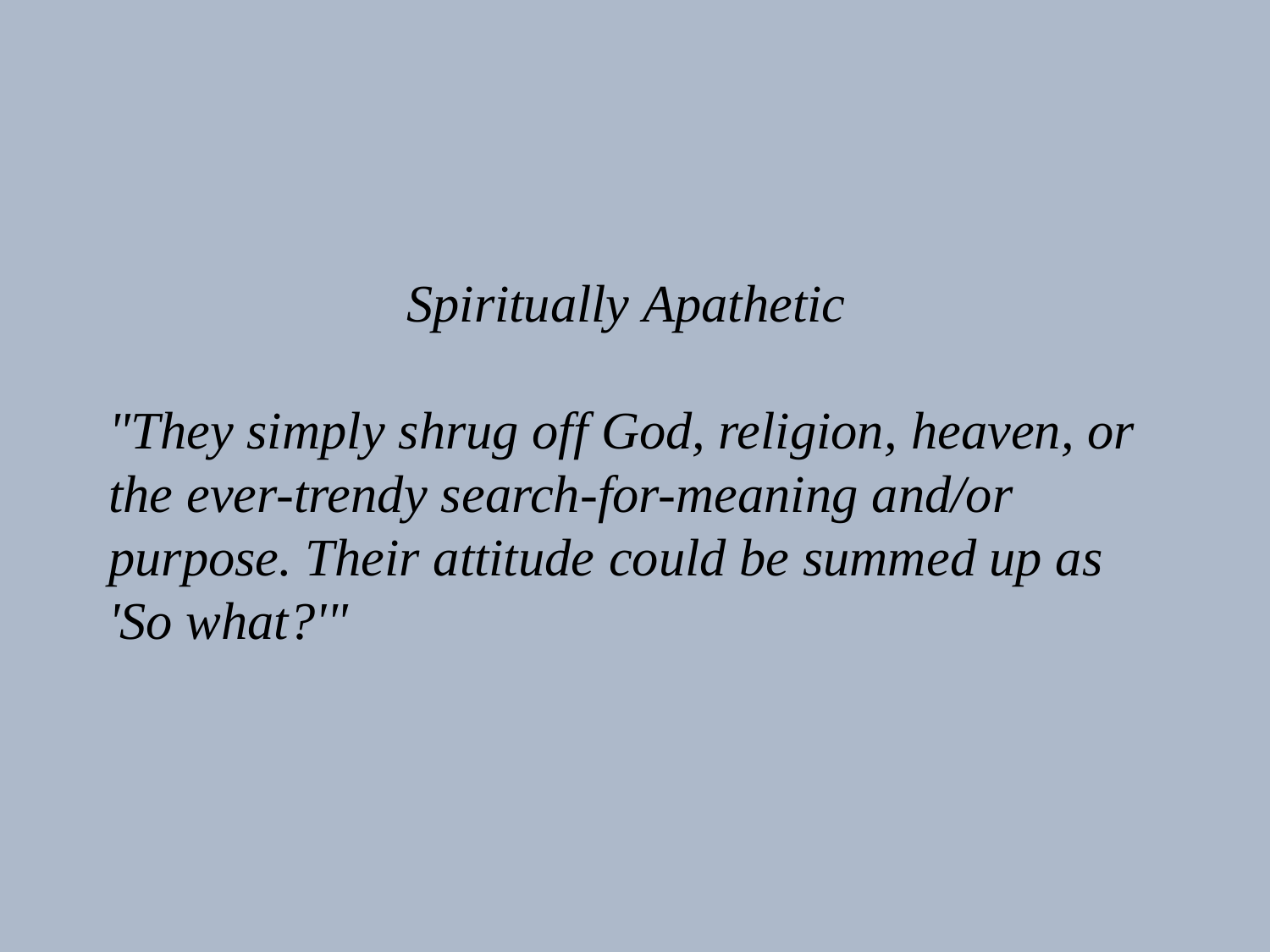- 44 percent of respondents told a Baylor University study that they spend no time seeking "eternal wisdom," and 19 percent said, "It's useless to search for meaning."
- 46 percent of respondents told LifeWay Research that they never wonder if they will go to heaven.
- 28 percent told LifeWay that "it's not a major priority in my life to find deeper purpose."
- 18 percent denied that God has a purpose or plan for everyone.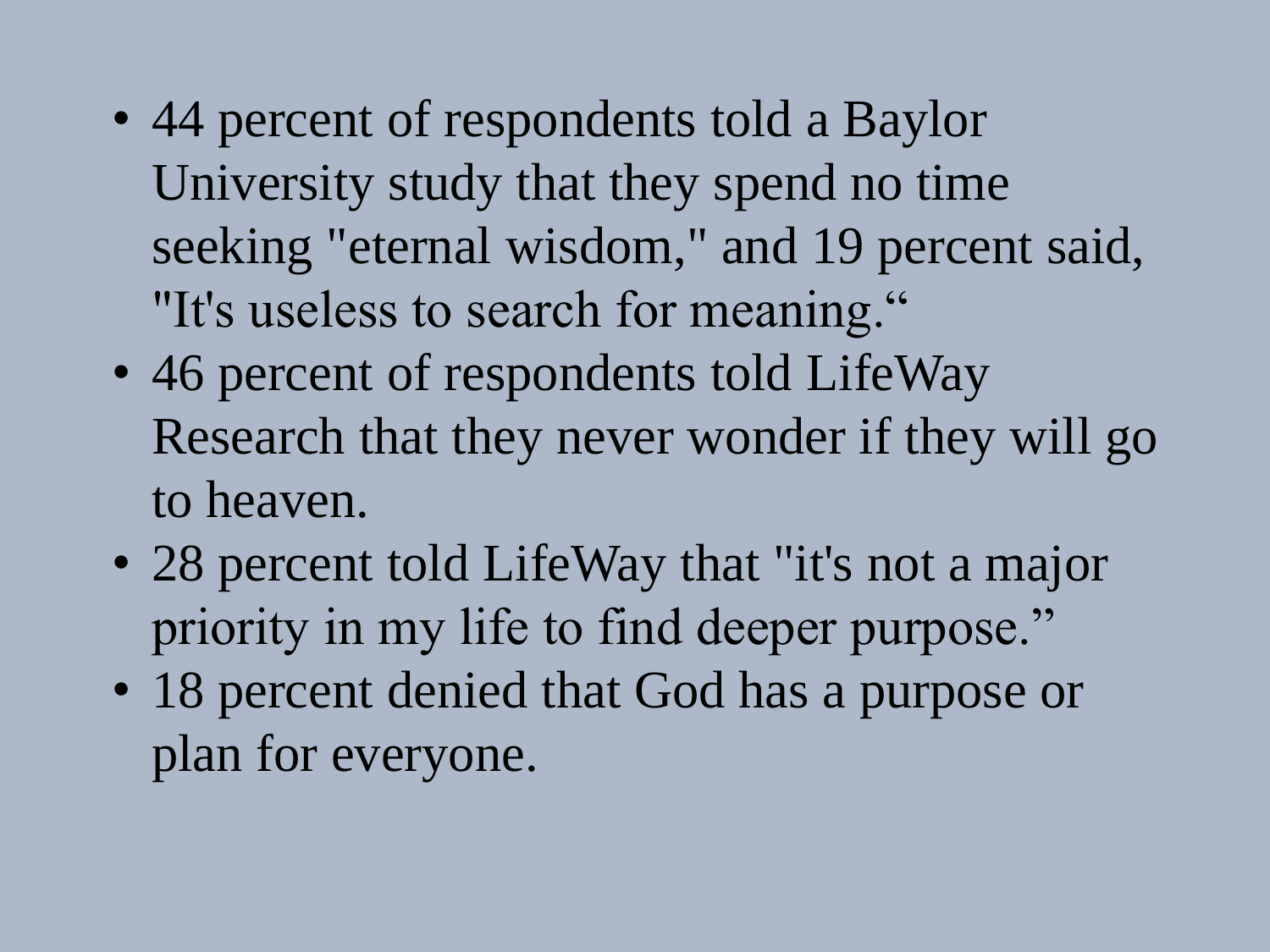*"The real dirty secret of religiosity in America is that there are so many people for whom spiritual interest, thinking about ultimate questions, is minimal."*